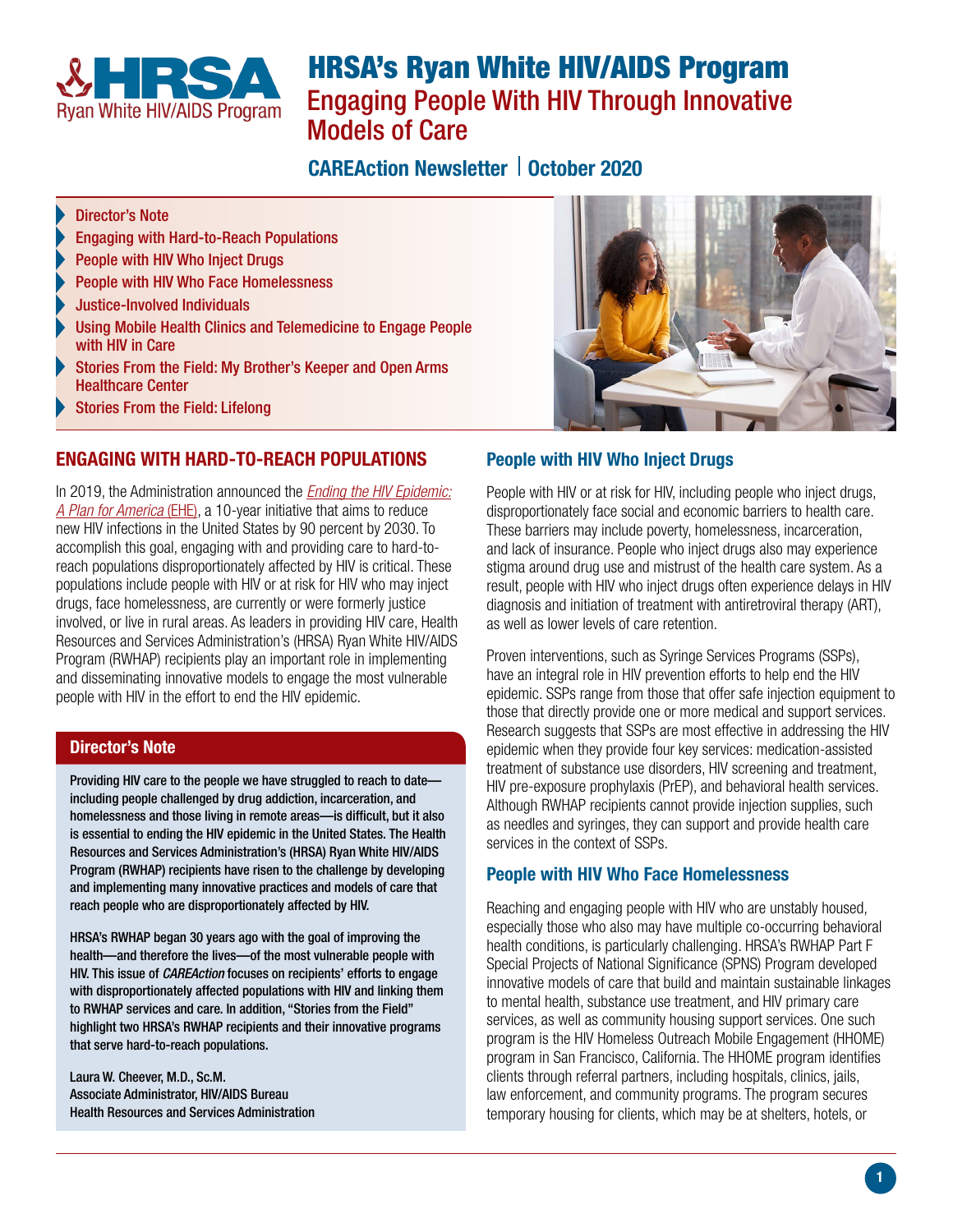medical or psychiatric respite facilities. HHOME's interdisciplinary team—consisting of a medical provider, registered nurse, medical social worker, housing case manager, peer navigator, and program manager—works in mobile pairs and provides services on the streets and at shelters, encampments, hospitals, and treatment programs. The ultimate goal of the project, however, is to secure permanent housing for clients and transition to a four-walls clinic and lower level of care.

# <span id="page-1-0"></span>Justice-Involved Individuals

Although incarceration can prevent or interrupt HIV care, correctional facilities offer an opportunity to identify, engage, and reengage people with HIV in care through HIV testing, diagnosis, and initiation of treatment with ART. At the time of release, justice-involved people with HIV commonly are provided a referral to a community health care provider and a short supply of ART. However, this level of support is often not enough to bridge care from the prison setting to the community. To address issues of continuity of care upon release from prison, HRSA's RWHAP recipients may provide core medical services and support services to people with HIV who are incarcerated in federal and state prison systems on a transitional basis only, to ensure linkage to and continuity of care. RWHAP recipients also may provide core medical services and support services to people with HIV who are incarcerated in other correctional systems, including those under community supervision on a short-term or transitional basis. RWHAP funds, however, are intended to support only the HIV-related needs of eligible individuals.

# <span id="page-1-1"></span>USING MOBILE HEALTH CLINICS AND TELEMEDICINE TO ENGAGE PEOPLE WITH HIV IN CARE

Mobile health clinics (MHCs) and telemedicine are successful and cost-effective models of health care delivery uniquely positioned to meet the needs of underserved populations. MHCs and telemedicine deliver health care services directly to individuals and communities, particularly in rural areas where residents with HIV often face such challenges as social isolation, long distances to care, limited transportation, and lack of access to providers with HIV expertise. In addition, MHCs and telemedicine can reach people with HIV who encounter other barriers to care, such as homelessness, stigma, and concerns about confidentiality, which may prevent them from seeking care in a traditional clinic.

RWHAP recipients like My Brother's Keeper/Open Arms Healthcare Center and Lifelong AIDS Alliance have deployed MHCs and telemedicine to the communities they serve to provide health screenings and to connect residents with HIV to care (see Stories from the Field).

#### Stories From the Field: My Brother's Keeper and Open Arms Healthcare Center

My Brother's Keeper (MBK), a community-based organization headquartered in Ridgeland, Mississippi, and its Open Arms Healthcare Center (Open Arms) work together to provide innovative and comprehensive HIV preventive and treatment services for minority and marginalized populations in Mississippi. MBK focuses on services to prevent HIV, sexually transmitted diseases (STDs), teen pregnancy, and tobacco use in several locations in Mississippi, including Gulfport, Hattiesburg, Jackson, and Ridgeland. According to Dr. June Gipson, President and CEO of MBK, "We focus on prevention services, outreach, training, education, and evaluation."



MBK currently has two HIV prevention programs: I Combat AIDS Now! (iCAN) for HIV-positive African-American men who have sex with men (MSM), and high-risk negative African-American MSM and heterosexual women, aged 18 to 60; and the Supportive Healthy Youth (SHY) program for young, African-American MSM, aged 13 to 29; and their partners regardless of age, gender, and ethnicity. Prevention services include rapid HIV testing, free condom distribution, referrals and linkages to care, counseling, and other services.

Open Arms, a HRSA's RWHAP Part B subrecipient since 2014, delivers HIV care and support services to underinsured, underserved, and underrepresented populations in central and coastal Mississippi. According to Dr. Sandra Melvin, Director of Open Arms, "We work with about 200 RWHAP patients, offering them comprehensive care, including affordable medications. From the minute a patient is identified as HIV positive, we start them with treatment, and we also have a really aggressive case management protocol and navigators that make sure we stay in touch with our patients. We understand that people with HIV are not going to stay in care if there are other things in their lives that need to be attended to. So, we have mental health services, transportation, an onsite pharmacy, and emergency food assistance. We have tried to remove some of the barriers that prevent people from staying in care, including the ability to pay for services. The Ryan White Program allows us to offset a lot of the costs that patients may have to encounter in order to stay in care. Among Ryan White Program patients, we are aiming to boast at least a 95 percent medication adherence rate and about an 83 percent success rate in maintaining viral loads."

Open Arms also has a program, Becoming a Healthier You (BHU), that is designed to reduce stigma related to HIV and other STDs by offering a comfortable place for patients to get the health care services they need without feeling that they are going to be treated improperly. Through the BHU program, patients are screened for HIV, other STDs, diabetes, and cardiovascular disease, and they receive case management and navigation services to help them get the treatment they need. "We're very intentional about what the environment looks like and how we respond to our patients. We hire from the community, so when patients come into the clinic, they are seeing people that look like them. Our employees help us understand how to relate to the community," explains Dr. Gipson. Open Arms also has an extensive referral network. Dr. Melvin notes, "Our infectious disease doctors have [privileges] at the University of Mississippi Medical Center, so we can refer them there as needed. Case managers also make housing referrals."

Because Mississippi is a rural state, Open Arms started a mobile health unit to reach communities that are far from clinic locations.